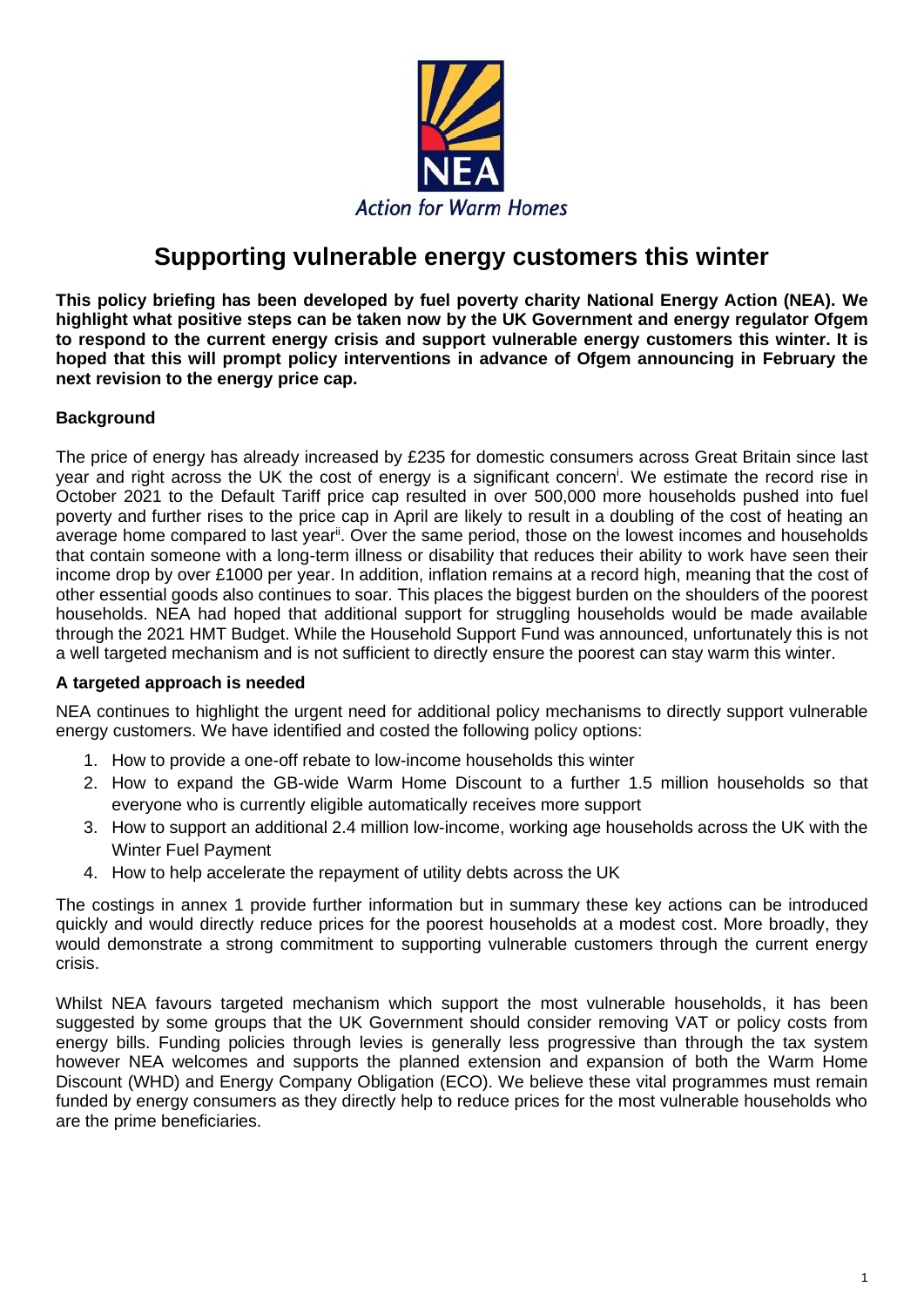NEA would however support limited action to remove 'legacy' policy costs on bills. This would mean that the on-going legacy costs for the Renewables Obligation (RO) and Feed in Tariff (FiT) would be paid for out of general taxation. This would save households £90 on their energy bills without creating policy uncertainty for investors in low carbon generation. If combined with cut in VAT on domestic bills this would save all consumers £150. This is broadly the same saving as providing additional rebates via the WHD or half the yearly benefit of providing further Winter Fuel Payments. However, such a move would be much more expensive, incurring a yearly cost of almost £4bn to HM Treasury<sup>iii</sup>, more than twice the cost of implementing a combination of all of our proposals above. Additionally, a universal reduction in VAT and environmental levies would not be targeted, giving more benefit to the wealthiest households compared to those who are most in need.

## **The role of Ofgem**

While there is more that the UK Government can do to help low income and vulnerable households, we also believe there are some clear actions that Ofgem can take. These are in line with their statutory remit and can ease the pressures on struggling households this winter. Like the UK Government, Ofgem have committed to make the needs of vulnerable consumers their key priority but there is much more that could, and should, be done. We believe that these opportunities include:

- I. Progressing work to ensure energy suppliers can consistently identify and act on financial vulnerability
- II. Investigating deeper price protection or a new social tariff to help make energy more affordable for a discrete and well-defined set of low-income energy customers (see annex 2).
- III. Working to ensure that the pass through of SOLR costs are spread over a longer period and any modifications to how the energy cap is calculated does not lead to more frequent adjustments to increase the pass through of policy costs.
- IV. Reducing the wider burden of energy debt on customers by ensuring suppliers promote a range of debt repayment options
- V. Working with Government to maximise opportunities to accelerate the deployment of smart meters and correct the negative distributional impact of how policy and regulated costs are currently recovered by energy suppliers and energy networks.

Our final key priority is to permanently reduce needless energy waste in our homes. One of the key reasons the poorest households are so exposed to the current crisis is they live in the least efficient homes, some of the least efficient in Europe. This has left the UK more exposed to the current soaring gas price compared to many other countries and we are wasting billions of pounds each year as heat escapes through leaky roofs, floors and ceilings. Addressing the challenge of our leaky homes must continue to be a key priority<sup>iv</sup>. As well as honouring the full manifesto commitments on energy efficiency, NEA reinforces that any cuts to ECO - the only programme which permanently reduces bills for the poorest households across GB - would be shortsighted response to the energy crisis which we would not support.

In conclusion, NEA is committed to working in close collaboration with the UK Government and regulator to urgently respond to the scale of the energy crisis. Without any additional support, millions will sink further into debt, and many will turn off the heating, leaving them at acute risk of serious ill-health and putting further unwanted strain our stretched health services. The good news however is that there are several steps that can be taken now to support vulnerable energy customers this winter. In summary, we want to see the following actions:

- Targeted emergency support for the most vulnerable consumers introduced by the UK Government without any delay
- Keep and expand progressive programmes such as WHD and ECO but give consideration for removing 'legacy' policy costs of bills
- Ensure Ofgem honour their commitment to make the needs of vulnerable consumers their key priority
- Maintain and expand energy efficiency programmes to permanently reduce needless energy waste in our homes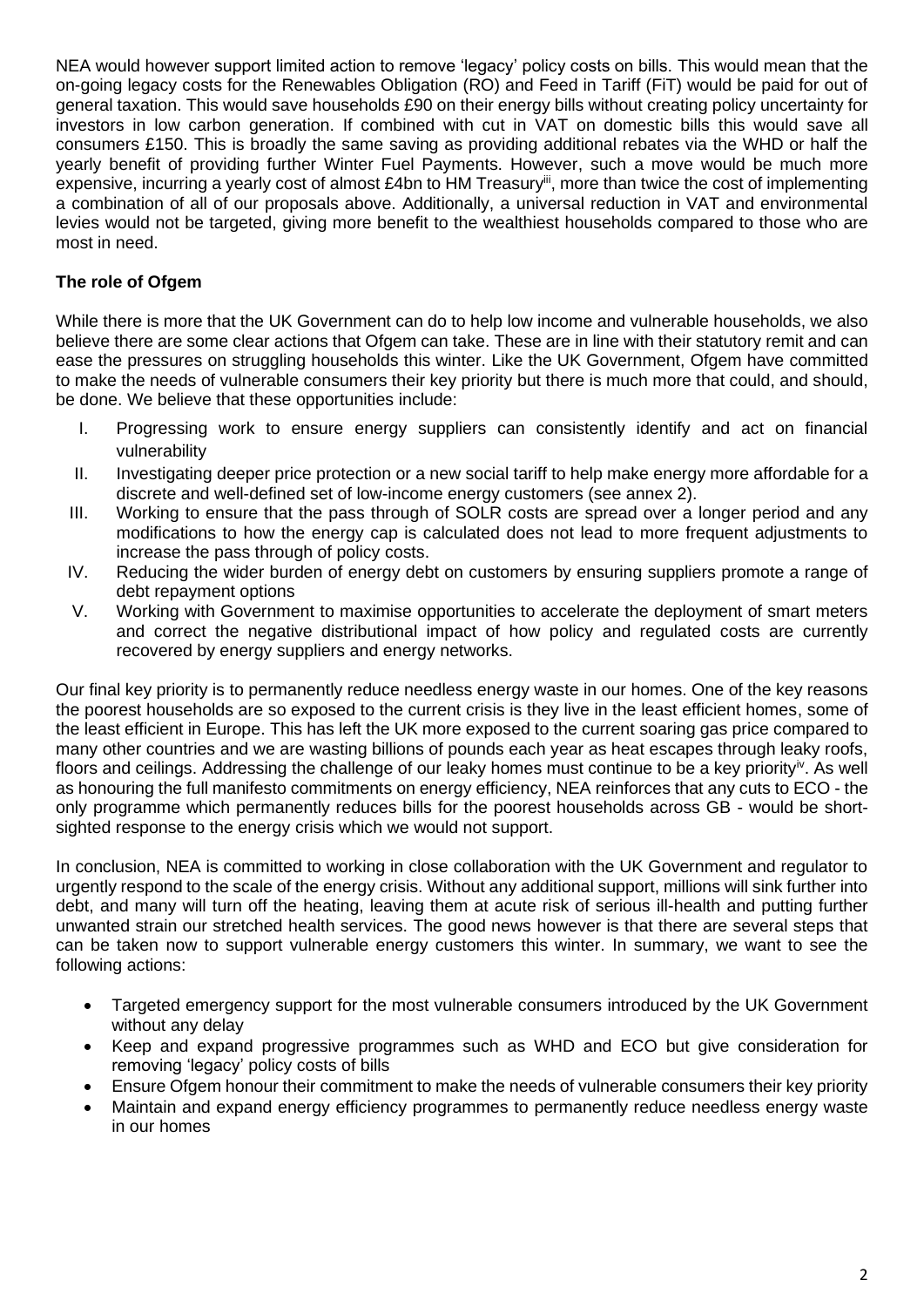## **Annex 1 – Costing of our targeted options to reduce prices for vulnerable consumers**

|                                               | One off energy<br>rebate 'this<br>winter'                                                                                                                                                                               | <b>Expansion of Warm</b><br><b>Home Discount</b>                                                                                                                                                                                                                                                                                        | <b>Winter Fuel</b><br><b>Payments to more</b><br>households                                                                                                                                                                                                           | <b>Accelerating the</b><br>repayment of utility<br>debts                                                                                                                                                                  |
|-----------------------------------------------|-------------------------------------------------------------------------------------------------------------------------------------------------------------------------------------------------------------------------|-----------------------------------------------------------------------------------------------------------------------------------------------------------------------------------------------------------------------------------------------------------------------------------------------------------------------------------------|-----------------------------------------------------------------------------------------------------------------------------------------------------------------------------------------------------------------------------------------------------------------------|---------------------------------------------------------------------------------------------------------------------------------------------------------------------------------------------------------------------------|
| <b>Brief Description</b>                      | Use the previous<br>Government<br><b>Energy Rebate</b><br>mechanism to<br>provide a one off,<br>targeted rebate to<br>the most<br>vulnerable energy<br>customers this<br>winter                                         | <b>Expanding the Warm</b><br>Home Discount<br>scheme so that all<br>currently eligible<br>households receive<br>the rebate, i.e. to<br>those who currently<br>qualify but do not<br>receive a rebate due<br>to limitations on the<br>scheme envelope.<br>These households<br>could be data<br>matched using the<br>Digital Economy Act. | Providing a Winter<br>Fuel Payment to low-<br>income households<br>beyond those who<br>currently qualify (over<br>66s). Households<br>eligible for the Cold<br><b>Weather Payment</b><br>represent a good<br>proxy that can be<br>automatically<br>identified by DWP. | Providing financial<br>support for<br>households that have<br>a debt repayment plan<br>with their energy<br>supplier. Government<br>support would match<br>every £1 paid by the<br>customer by £1 of<br>Treasury funding. |
| <b>Number of</b><br>households helped         | Over 4 million<br>would receive the<br>one-off rebate                                                                                                                                                                   | $~1.5$ million additional<br>households would<br>receive the rebate                                                                                                                                                                                                                                                                     | $~2.4m$ additional<br>households would<br>receive a payment                                                                                                                                                                                                           | 1.4m electricity<br>customers and 1.1m<br>gas customers (not<br>necessarily unique)                                                                                                                                       |
| <b>Which households</b><br>would be helped    | Low-income<br>households in<br>receipt of means<br>tested benefits in<br>across GB (or with<br>support for NI<br><b>Utility Regulator</b><br>and NI Social<br><b>Security Agency</b><br>further households<br>in $NI$ ) | Households in receipt<br>of means tested<br>benefits in Great<br><b>Britain</b>                                                                                                                                                                                                                                                         | Households in receipt<br>of means tested<br>benefits across the<br>United Kingdom (i.e.<br>including Northern<br>Ireland)                                                                                                                                             | Households across<br>the UK with the<br>highest energy debt                                                                                                                                                               |
| What would be the<br>extent of the help       | A £225 rebate off<br>energy bills                                                                                                                                                                                       | A £225 discount on<br>their energy bill                                                                                                                                                                                                                                                                                                 | Up to £300 discount<br>on their energy bill                                                                                                                                                                                                                           | Variable depending on<br>debt.                                                                                                                                                                                            |
| <b>Cost implications</b><br>for the Exchequer | A cash injection of<br>£900m would be<br>required                                                                                                                                                                       | A HMT funded<br>injection of £500m<br>into the scheme<br>would be required<br>(this assumes the<br>lead proposals for a<br>£125 increase to the<br>scheme from the<br>summer consultation<br>is taken up).                                                                                                                              | A cash injection of<br>£720m into the<br>scheme would be<br>required                                                                                                                                                                                                  | A cash injection of<br>~£500m would be<br>more than enough to<br>help every customer<br>on a debt repayment<br>plan as of 2021 <sup>v</sup><br>across electricity and<br>gas for a year.                                  |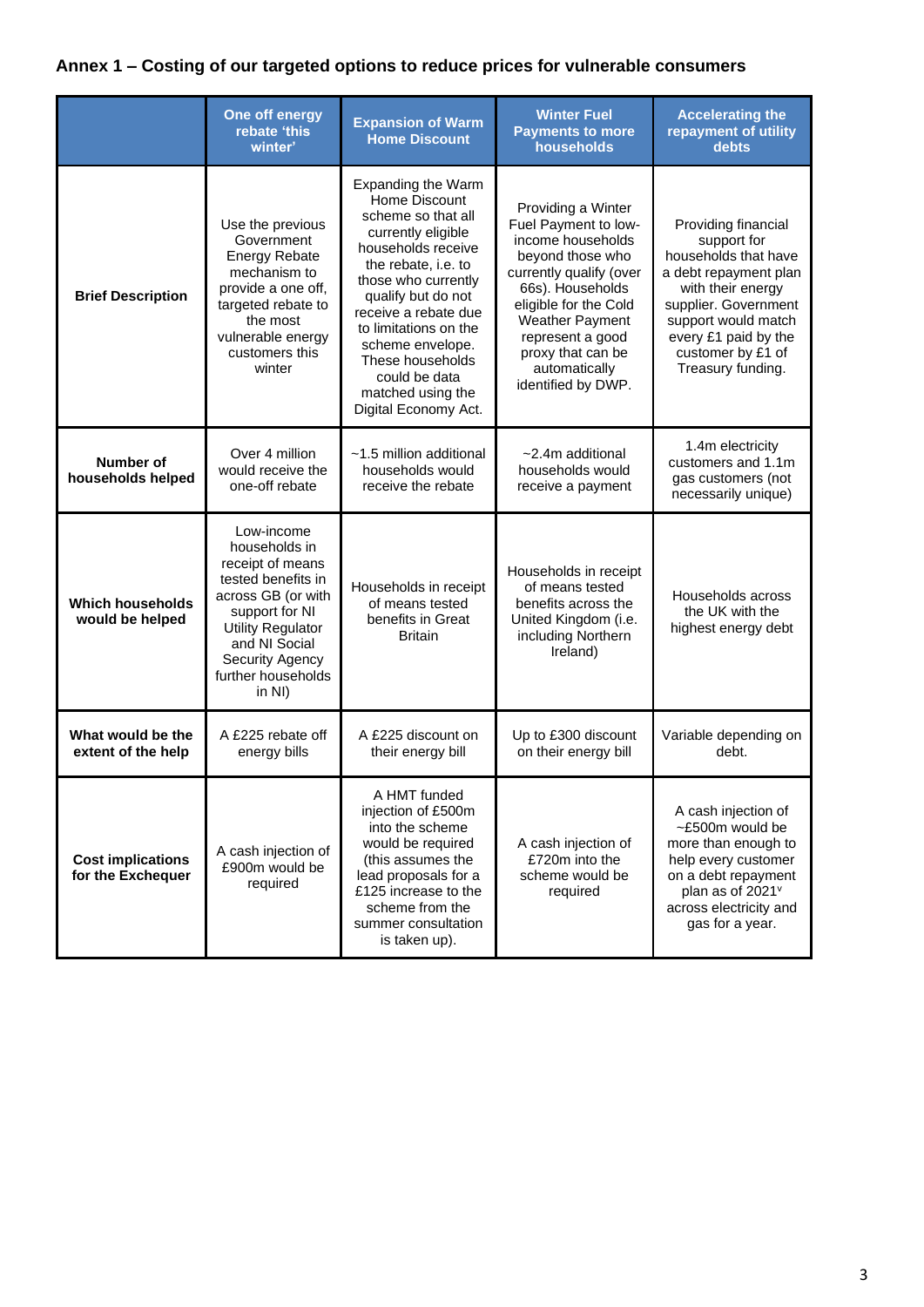### **Annex 2 - National Energy Action (NEA) position on energy social tariffs for vulnerable customers**

This annex provides a brief overview of our initial thoughts on the value and possible structure of a new energy social tariff.

### **Background to Social Tariffs**

In the 2000s, the UK Government and Ofgem introduced voluntary social tariffs in the energy sector as a form of 'social price support' for vulnerable consumers. This represented an attempt by Government to protect the poorest consumers from fuel price rises without the need to interfere in the market or invest excessive amounts of public money. By the end of March 2008, just over 200,000 customers were on social tariffs for electricity and just over  $250,000$  for gas. $\frac{v}{x}$ 

The success of social price supports was however limited and by 2011, the Government decided that a better solution to the issue was through a new mechanism, the Warm Home Discount. (WHD). It was found that social tariffs were not targeted well on fuel poor households, and the voluntary nature of the implementation process meant a scattered approach. Outcomes were not particularly good. An impact assessment by the Centre for Sustainable Energy found that, while social tariffs generally resulted in beneficiaries being better off, many customers on the tariff were still paying more than direct debit customers with the same company. It also found that many would have been better off switching to the standard tariff provided by other companies.

In 2011, the WHD was introduced as a replacement to voluntary social tariffs which remains in place today. WHD offers a fixed rate rebate to a core group of consumers, made up of those receiving pension credit. Others may also qualify as part of the broader group, eligibility for which can be partly determined by individual energy suppliers participating in the scheme. The scheme is due to be reformed ahead of April 2022, with the intention being that all recipients will be automatically data matched, with no need for application. The purpose of the Warm Home Discount is clear – to provide a direct one-off reduction on the bill to give households the confidence to heat their home to a satisfactory level each winter. Its ability to achieve this is limited by the overall funding envelope. For many, the total amount available is not enough, and it is unable to reach all fuel poor households.

Additional to the Warm Home Discount are price caps. Originally, after the CMA investigation into the energy market, prices for prepayment customers were capped, which set a maximum value by which suppliers able to offer a limited unit rate and standing charge for prepayment customers. Ofgem then expanded this to other vulnerable energy customers. As Ofgem was progressing these caps, the UK Government brought in new legislation for a default tariff price cap. This would cover 14 million households. Ofgem took the decision to integrate the caps for vulnerable households into the broader cap, which resulted in those caps increasing in price for over a million vulnerable customers who are now paying more than they would have if the initial protection had stayed in place. The purpose of the current cap is to ensure that suppliers do not make an unfair margin, to shield households from price shocks, and to give confidence that each of the elements of their bill (especially policy costs) are being calculated by a trusted third party.

These two elements – the price cap and the WHD perform distinct roles in the energy market, but as the price of energy increases, their cumulative function is not enough to protect the most vulnerable energy consumers adequately. Some, therefore, have been arguing for the introduction of a social tariff. But there are many different versions of social tariffs. Below, we articulate what NEA believes a new social tariff could look to achieve and our key principles that would need to meet to enhance protections for the most vulnerable consumers.